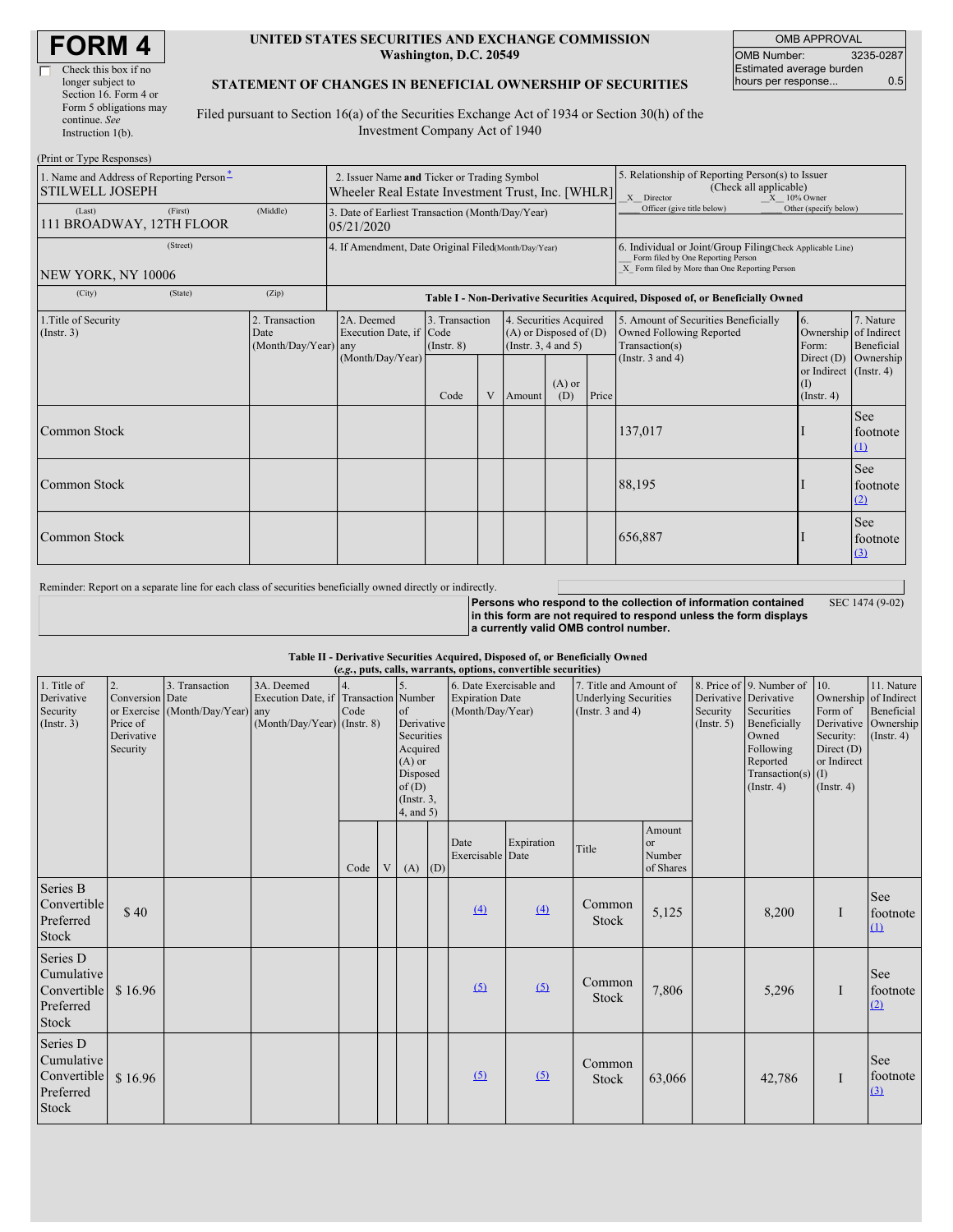| Cash-<br>settled<br>Total<br>Return<br>Swap<br>(obligation<br>to buy) | 6        |            |              |             | $\Omega$ | 03/01/2022 | Series B<br>Convertible<br>Preferred<br><b>Stock</b>                   | 21,154 |        | 21,154  | I        | See<br>footnote<br>$\overline{6}$ |
|-----------------------------------------------------------------------|----------|------------|--------------|-------------|----------|------------|------------------------------------------------------------------------|--------|--------|---------|----------|-----------------------------------|
| Cash-<br>settled<br>Total<br>Return<br>Swap<br>(obligation<br>to buy) | 6        |            |              |             | $\Omega$ | 03/01/2022 | Series D<br>Cumulative<br>Convertible 376,693<br>Preferred<br>Stock    |        |        | 376,693 | I        | See<br>footnote<br>$\overline{6}$ |
| Cash-<br>settled<br>Total<br>Return<br>Swap<br>(obligation<br>to buy) | (8)      |            |              |             | $\Omega$ | 03/01/2022 | Series B<br>Convertible<br>Preferred<br>Stock                          | 2,559  |        | 2,559   | $\bf{I}$ | See<br>footnote<br>(8)            |
| Cash-<br>settled<br>Total<br>Return<br>Swap<br>(obligation<br>to buy) | (8)      |            |              |             | $\Omega$ | 03/01/2022 | Series D<br>Cumulative<br>Convertible<br>Preferred<br>Stock            | 54,306 |        | 54,306  | I        | See<br>footnote<br>(8)            |
| Cash-<br>settled<br>Total<br>Return<br>Swap<br>(obligation<br>to buy) | $\Omega$ |            |              |             | $\Omega$ | 03/01/2022 | Series B<br>Convertible<br>Preferred<br>Stock                          | 55,929 |        | 55,929  | $\bf{I}$ | See<br>footnote<br>$\overline{9}$ |
| Cash-<br>settled<br>Total<br>Return<br>Swap<br>(obligation<br>to buy) | $\Omega$ |            |              |             | $\Omega$ |            | Series D<br>Cumulative<br>03/01/2022 Convertible<br>Preferred<br>Stock | 22,282 |        | 22,282  | I        | See<br>footnote<br>(9)            |
| Series D<br>Cumulative<br>Convertible<br>Preferred<br><b>Stock</b>    | \$16.96  | 05/21/2020 | $\mathbf{P}$ | 100<br>(10) | (5)      | (5)        | Common<br>Stock                                                        | 147    | \$9.75 | 17,799  | $\bf{I}$ | See<br>footnote<br>$\Omega$       |

# **Reporting Owners**

|                                                                                       | <b>Relationships</b> |              |         |       |  |  |  |  |  |  |
|---------------------------------------------------------------------------------------|----------------------|--------------|---------|-------|--|--|--|--|--|--|
| <b>Reporting Owner Name / Address</b>                                                 | Director             | 10%<br>Owner | Officer | Other |  |  |  |  |  |  |
| <b>STILWELL JOSEPH</b><br>111 BROADWAY, 12TH FLOOR<br>NEW YORK, NY 10006              | X                    | X            |         |       |  |  |  |  |  |  |
| Stilwell Value LLC<br>111 BROADWAY, 12TH FLOOR<br>NEW YORK, NY 10006                  | X                    | X            |         |       |  |  |  |  |  |  |
| Stilwell Activist Investments, L.P.<br>111 BROADWAY, 12TH FLOOR<br>NEW YORK, NY 10006 | $\mathbf{x}$         | X            |         |       |  |  |  |  |  |  |
| Stilwell Activist Fund, L.P.<br>111 BROADWAY, 12TH FLOOR<br>NEW YORK, NY 10006        | X                    | X            |         |       |  |  |  |  |  |  |
| Stilwell Value Partners VII, L.P.<br>111 BROADWAY, 12TH FLOOR<br>NEW YORK, NY 10006   | X                    | X            |         |       |  |  |  |  |  |  |